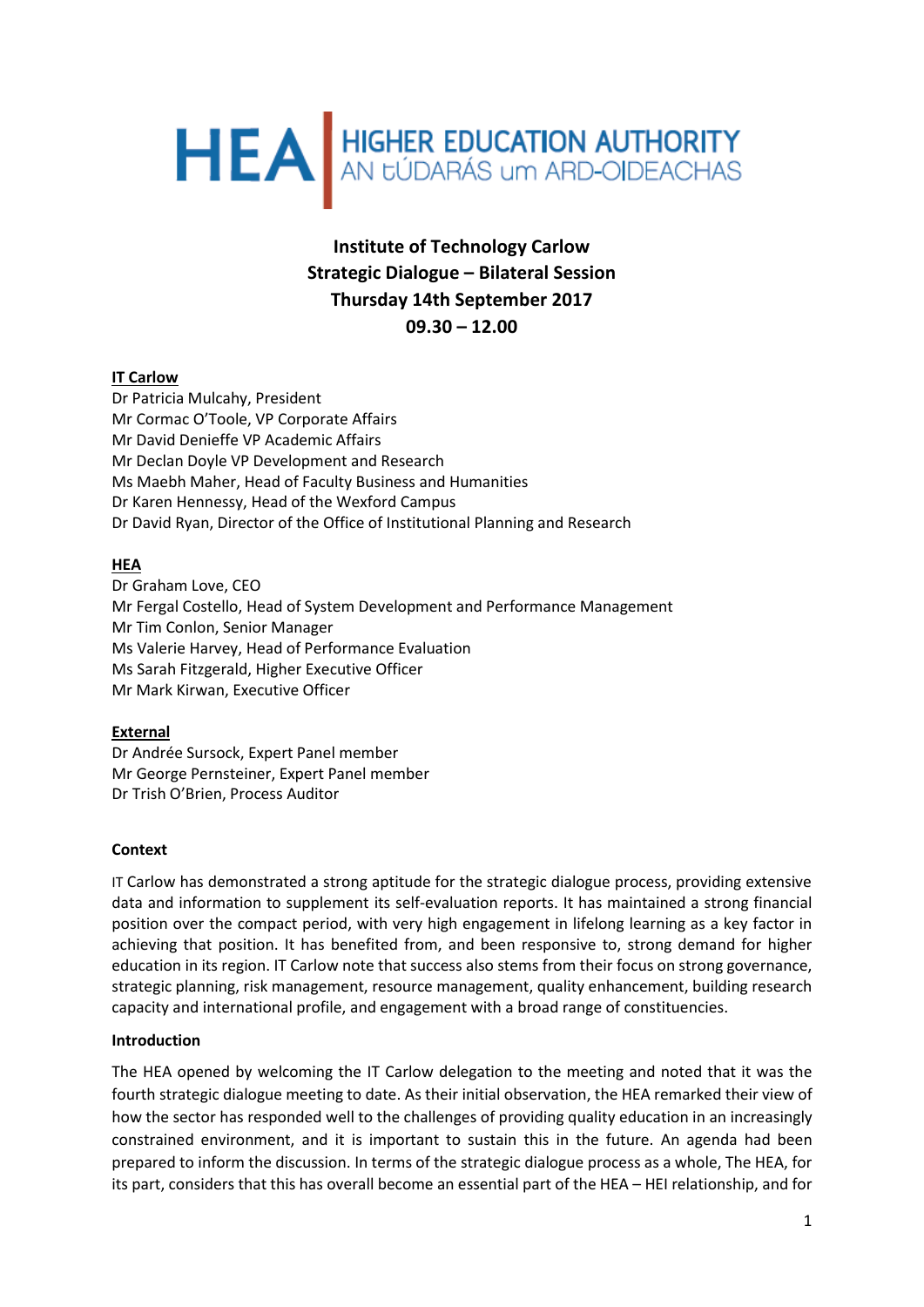wider system performance and accountability. Given that a new cycle will commence shortly, the HEA will consider how this might evolve, and will seek views from the sector on how the process can be improved.

The international panel congratulated the institute on a well-presented, intelligible and thorough report, on its national and international benchmarking and on its engagement with the process. IT Carlow reported that it will embark upon a new planning process from January 2018 and will continue to align the compact to institutional strategy. IT Carlow took the opportunity to make a written response, prior to the meeting, setting out areas of clarification.

#### **Student enrolment numbers, Access targets**

IT Carlow has made a comprehensive submission, a remarkable feature of which is sustained enrolment growth. The HEA invited IT Carlow to discuss this.

On level 6, there has been a gradual decline up to recently, when levels increased once again. While it has retained its level 6/7 CAO offers, student demand is centred on level 8. Skills needs in the region also largely call for level 8 and 9 provision, as demonstrated by Springboard programmes awarded. The focus of the programme this year has been on upskilling those in employment, and IT Carlow can report that courses filled quickly and were in high demand. The institute remains keen to retain its presence in level 6 and notes as set out in the compact self-evaluation, it has worked to expand nonstandard entry routes and flexible learning opportunities ensuring that it leads in the lifelong learning space.

IT Carlow is distinguished by its level 8 growth, largely constituting higher diplomas, including those related to upskilling and track changing. For the purposes of the TU, the institute wants to grow STEM areas, but also Health & Social Science and early childhood education. IT Carlow noted that courses in civil engineering and construction still haven't recovered to pre-recession levels, a finding echoed by Engineers Ireland.

### **Facilities**

IT Carlow consider that its STEM facilities may constitute older stock, but they remain of a high standard. A recent series of cross-institutional academic, research and professional support service peer reviews was very complimentary of the facilities Lifelong learning ensures that they are used all year round to the greatest effect, the campus is operational and full to capacity to 6PM, then it transforms to cater to part-time students and fills again. The primary obstacle to further growth is thus capacity.

IT Carlow has secured €6m in capital over 17 years, it has put in €25m of its own resources and intends to invest a further €11m. The institute has bought over 40 acres of land to date. This generates a surplus of the order of  $\epsilon$  800,000 each year with the aim of re-investing it. Student facilities have benefited, along with reserves being put towards construction of the Dargan (research) centre, aerospace engineering building, the Haughton building, a new 1,000 seater teaching facility and both the planned extension to the learning resource centre and development of a 30 acre sports campus in 2018.

A priority now is for a dedicated science and ICT building. Once they are in place the campus will be. in a position to plan for its next phase of growth.

Investment is informed by participation in regional skills fora, action plans for jobs plans, and more generally, being engaged in its region. Outlay is leveraged off core grant, or very certain funding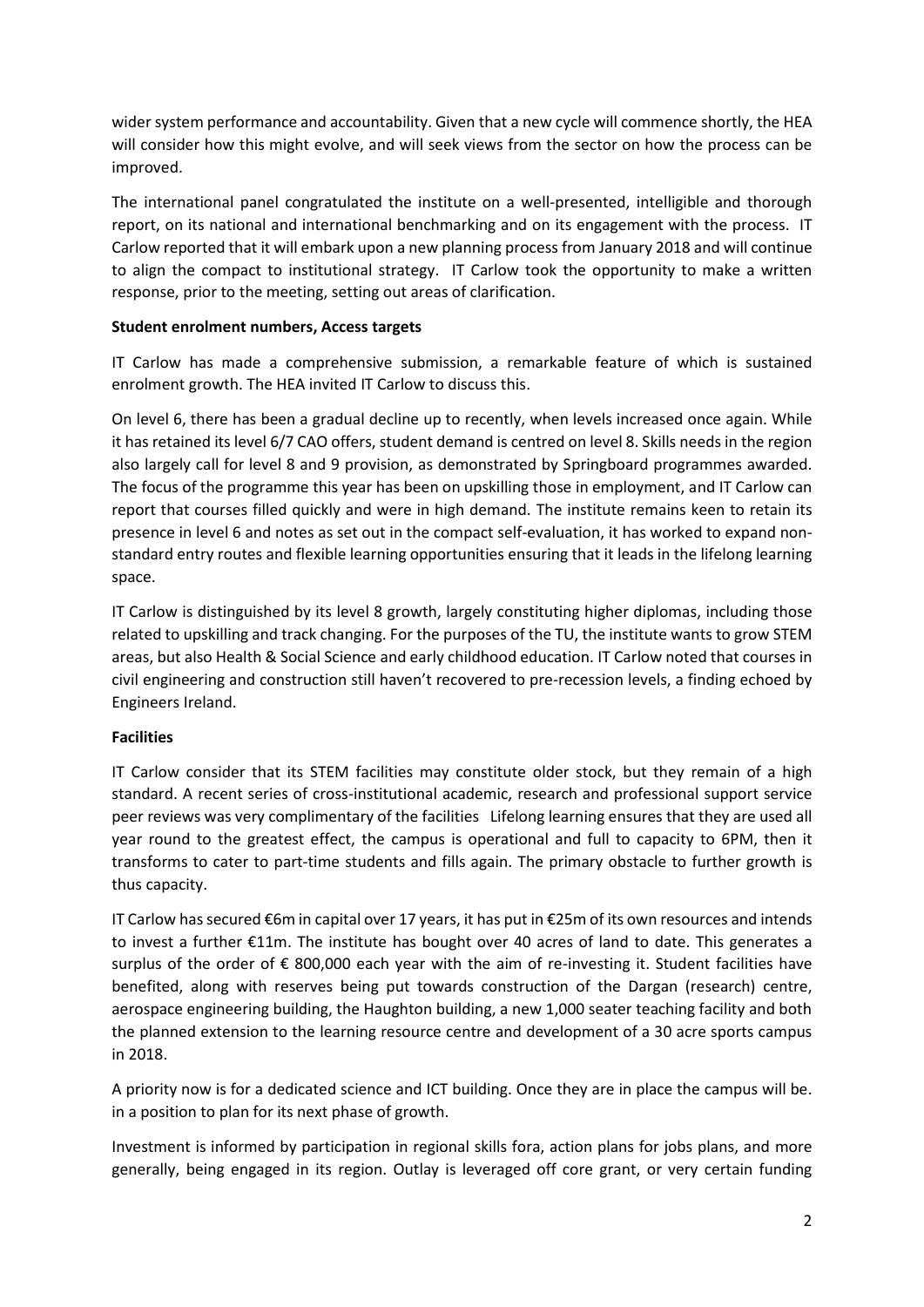streams; long-term commitments are essentially based on core grant numbers. The lack of a borrowing framework is a major constraint in terms of regional development, particularly given IT Carlow's financial track record.

#### **Teaching and Learning**

As per the compact self-evaluation report, IT Carlow notes that it has undertaken a robust selfevaluation and peer review process in 2015/16, with a systematic evaluation of its professional operations and servicesto be completed by 2018, to ensure that it is ready for the Institutional Review in 2018/19.

IT Carlow emphasise that it has always prioritised teaching and learning to enhance the quality of the offering. As a reasonably young institute that has been in existence since 1970, it has seen a lot of retirements in recent years. As a result, it has recruited many new staff, and note that of the academic management team and professional support services staff, 26 of 32 are recent hires<sup>1</sup>.

IT Carlow is required to recruit at assistant lecturer level, so that presents challenges in terms of attracting talent. If recruitment is not successful, then it can raise the grade offer. IT Carlow currently employs about 200 associate lecturers, many of whom are working full time outside the institute and who are both a significant boost to its capacity for teaching as well as offering a direct link to industry for learners... In ICT, data and engineering areas, recruitment is particularly difficult as graduates are often in a position to find well paid employment in industry

At the beginning of the process, 18% of staff had a level 10 qualification and weren't all research active. Now the institute has 33% staff at level 10 and 13.6% pursuing those qualifications. As reported in the self-evaluation, a specific module in research supervision is available to staff. There are now 100 people on the MA in Teaching & Learning. The institute is moving towards a requirement that all new academic appointments must possess or undertake an MA in teaching and learning

The institute emphasises the absolute focus on quality on ongoing quality enhancement all aspects of the staff and student experience. The management team and structure support this; the recent appointment of a Director of Institutional Planning and Research has been a testament to that. This will provide for an informed strategic planning process and a strong focus on quality enhancement, although the institute notes the lack of dedicated funding in this regard.

### **Research**

**.** 

As per the HEA's commentary on the self-evaluation, IT Carlow's research strategy is underpinned by meeting TU criteria and this has resulted in an increased emphasis on growing research activity, which traditionally has not been a particularly strong feature of the institute. Having regard to the limited level of funding available, it is making progress in building research capacity. There are now five centres of research and enterprise in the areas of gamification ICT, Agri-food Environment, Product Design & Innovation, Engineering and Health Sciences.

The institute's research strategy has three pillars, relating to facilities, funding and faculty. Having invested in the Dargan research building, the institute was subsequently able to build teams which allowed it to apply to different and newer areas, such as multidisciplinary HSE applications. The teaching load of new centre leaders has been reduced to free them up to collaborate on research e.g.

 $1$  IT Carlow has clarified that since 2012/13, the period of the compact, of the academic and professional support services management team, 26 of 32 are either new appointments, new appointments to newly created posts or new appointments through the internal movement between different management posts.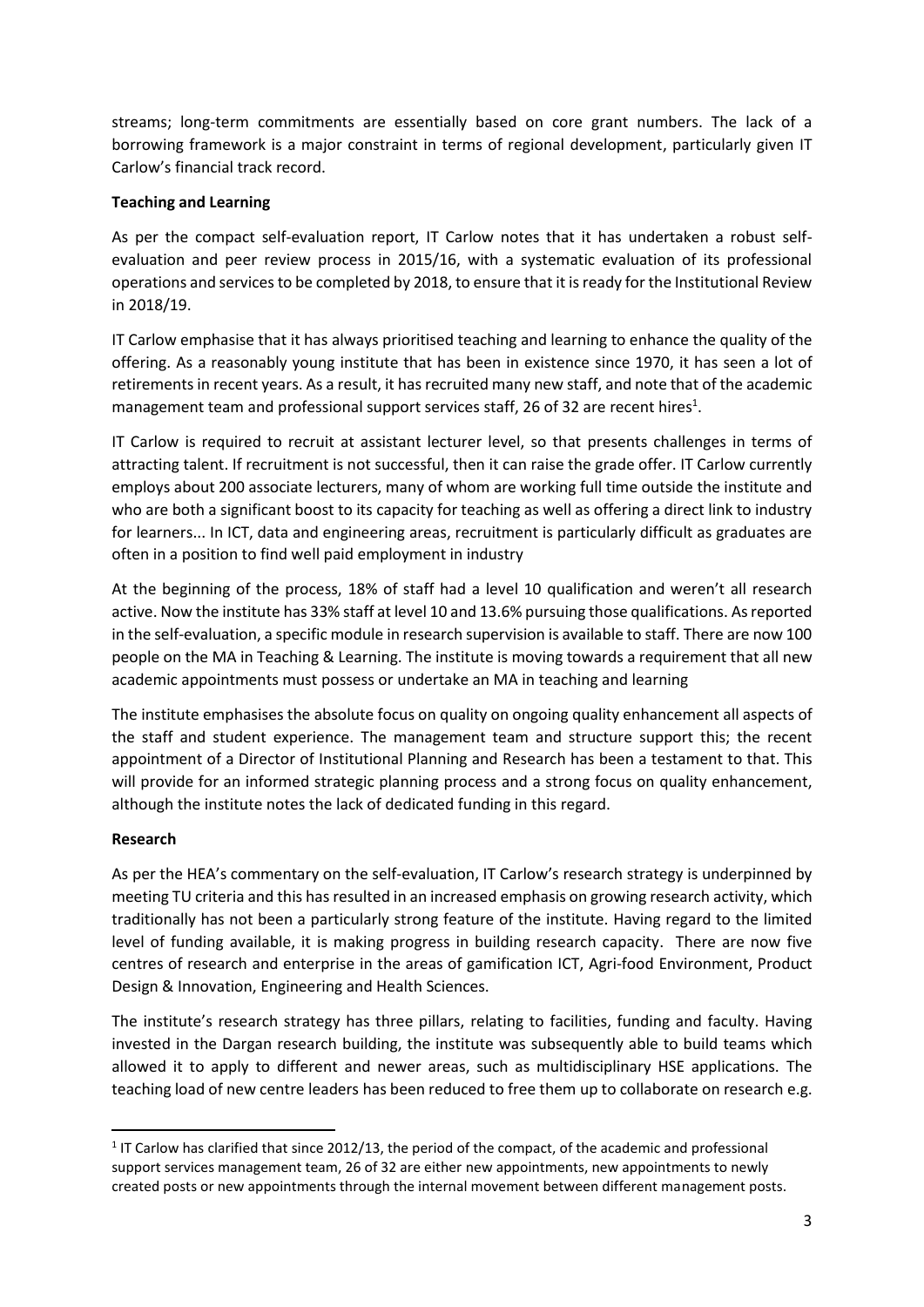a 4 hour reduced load to allow for preparation of an EU funding application. About 35% of faculty are now research active and the institute has introduced a President's Fellowship/ Associate Supervisor scheme to further build capacity. It is important to recruit staff who have a research track record.

On the development of structured PhD programmes, the structured component has modules across one or two years (generic skills, methodology, data analytics) and allows students to graduate with a special purpose award in that area, and then the research phase follows on from that. Supervision is rarely on the basis of a single-mentor, but rather on a joint basis or by reference to supervisory teams. IT Carlow has been very successful with the IRC employment-based scheme, where it has had a 75% success rate. IT Carlow was congratulated on its research strategy and supports for staff development and leadership in the regional skills fora.

### **Cluster/ TU/ Landscape**

IT Carlow is committed to the TUSE project but considers the wider cluster arrangement to be somewhat problematic. While there are some projects with Cork, Tralee and others that work well, IT Carlow, doesn't find any great unifying factor in the current format. As it is located in south Leinster, it could feasibly move into the Maynooth/ DCU cluster; that fits its geographical draw and relationships. In addition, it already has regional gateway EI funding with AIT and others. However, the institute also retains a strong affinity with the south east region (for example through the skills fora as noted in its self-evaluation) – it recognises that this pulls it in different directions but is happy to continue to accommodate that.

The institute presented a map of the boundaries of the current cluster, the regional skills fora etc. which evidence the lack of reconciliation nationally between various policy initiatives. There are so many opportunities and a frustration in not being able to leverage them all due to capacity constraints.

As set out in the self-evaluation report, IT Carlow considers that it has met or exceeded all its agreed 2016 targets except for two related to the merger and TU designation. The TU project with Waterford was designed to allow for the development of a multi-campus south east technological university. This would give the TU a north and south pole HEI that will provide a coherence and cohesion, to draw in talent and investment. IT Carlow could pivot towards the north east and Waterford could face south.

There is no university in its region which IT Carlow considers to be a deterrent to students staying in the region, while neighbouring universities continue to grow. The TU represents a new type of institute for the south-east. The new TU MOU has been ready for a year at this stage, but has slowly progressed through governing bodies, having regard to the changes in Chairs and Presidents since the project began. Government legislation is also well overdue, but it welcomes the funding of € 1.5M allocated by the HEA to date.

Recent work with Carlow College has seen IT Carlow host postgraduate researchers on site and it remains open to conversations in this regard as well as in other areas of possible collaboration. Due to the institute's position and strong engagement with various entities in the region, such as the southern cluster, the institute is now in a strong position to strategically select key projects focus on key partnerships.

#### **Internationalisation**

The national international education target of 15% is very high and the institute notes that in order to meet this target, Irish numbers would have to fall. There is a lack of joined-up national thinking. Education Ireland will go to south India in two weeks to promote Ireland as a destination, including Hyderabad but the Department of Foreign Affairs won't issue visas for Hyderabad. The institute